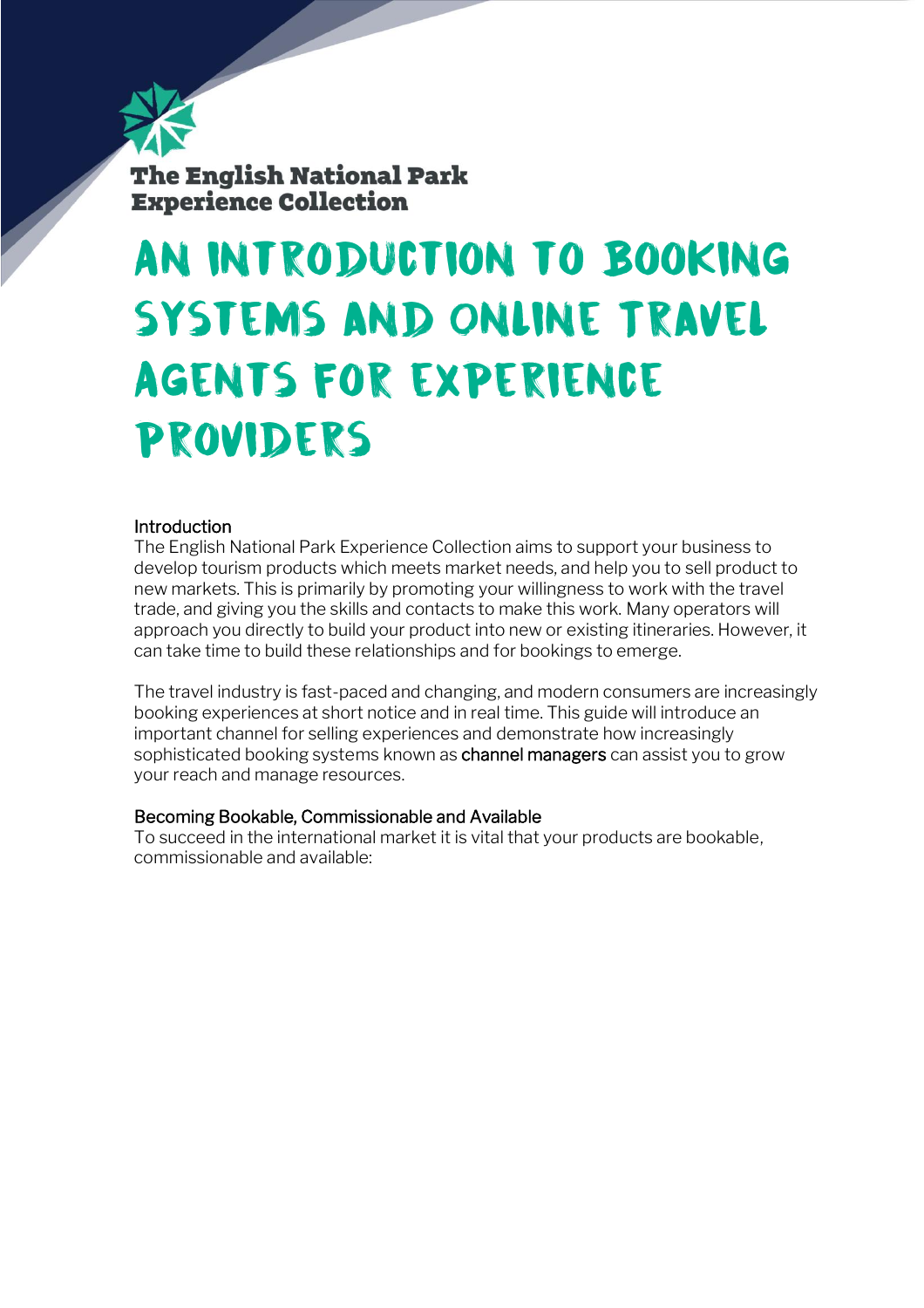

#### Bookable

- •The product is available to be easily booked in advance. It isn't just available to those customers who turn up on the day.
- •It can be built into an itinerary delivered and sold by a tour operator (Business to Business sales)
- •It could be sold directly to the customer (Business to consumer sales)

#### **Commissionable**

•Third parties with a large reach to relevant customers can sell your product on your behalf for a percentage fee between 10% and 30%.

#### Available

- •The activities are ready to book in real time online
- •and/or the activities can booked directly by Tour Operators in advance through direct contact

#### Why work with Online Travel Agents (OTAs)?

- They enable you to place your experience in front of substantially more customers than you could achieve through your own website alone. OTAs work globally across multiple languages and regions.
- All the major OTAs are investing heavily in the marketing of Tours and Activities, as they seek to provide a 'one-stop shop' for customers travel needs.
- The OTAs have huge marketing investments in the global marketplace, more significant than any one supplier or destination could achieve by themselves. They have the opportunity to cross-promote tours and activities to customers they know are travelling to a destination already.
- They are also well-known brands, who have already gained the consumers trust. While an international traveller might be unsure about booking an activity with an individual provider in a different country, the use of an established OTA can remove this uncertainty.
- It takes time to develop relationships with traditional Tour Operators who have long lead times for product development. The process of listing with OTAs is much quicker.
- Having product available through OTA channels can boost your credibility with Tour Operators. It shows that your product is bookable, commissionable and available.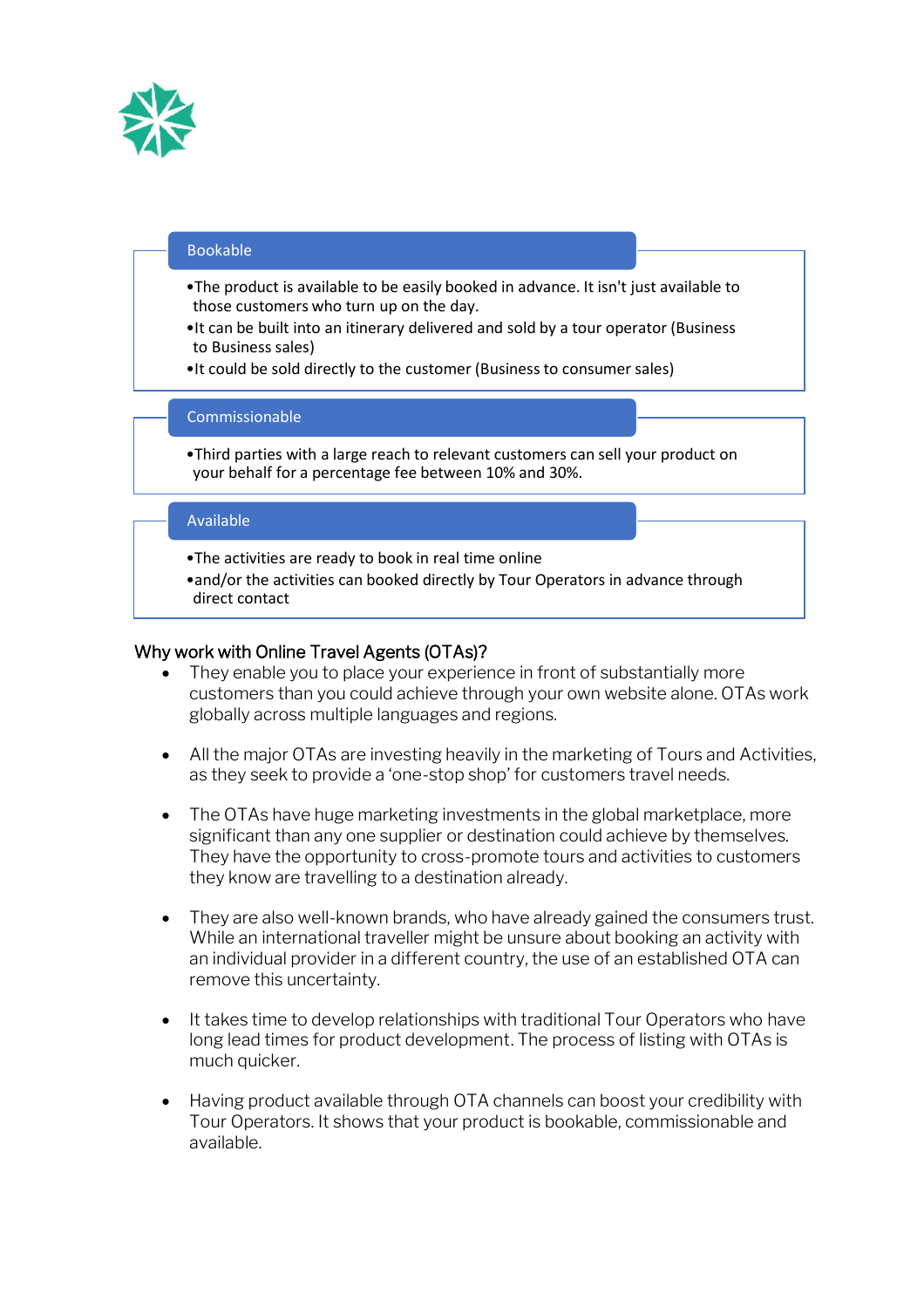

# Who are the major OTAs?

There are four major global providers which dominate the market:

## Tripadvisor Experiences (Viator)

- The largest OTA for tours and activities globally.
- Connects with your Tripadvisor reviews.
- Connects with a global network of 23,000 Viator Travel Agents

For more information:<https://www.viator.com/>

#### Expedia

- Products are distributed across 17 different language sites.
- Experiences sit under the 'Things to do' area of the website, and are shown to customers buying flights and holidays towards the end of the booking process.

For more information:<http://join.localexpertpartnercentral.com/>

#### **GetYourGuide**

- Germany based company providing over 30,000 tours and activities worldwide.
- Has a wide range of partnerships with Airlines such as Easyjet, KLM, Emirates and Lufthansa to cross sell products.

For more information:<https://supplier.getyourguide.com/>

## AirBnB

- Specialises in experiences which are delivered by 'locals' in a destination. Generic tours and activities won't be accepted, the experience must place a strong emphasis on the host and be small group experiences
- A peer-to-peer platform, it is easy for anyone to start delivery of a new experience.
- The commission rate is lower than other OTAs (around 20% for experiences). But each experience should be exclusively offered to AirBnB (no mixing with guests from other marketplaces) and there is no connectivity with channel managers at present.

For more information: [www.airbnb.co.uk](http://www.airbnb.co.uk/)

*(These companies are listed here for information, they are not endorsed by the National Parks. Please do your own research before signing an agreement with them).*

#### Signing up

Irrespective of whether you use a channel manager, you will need to register individually with each OTA and satisfy all their requirements. This can be a time consuming process, but once registered the administration required should be minimal.

Most OTAs will provide you with an account manager to support the registration process, to clarify their commission rates and answer any questions. You may be able to secure additional promotion of your experience through this account manager through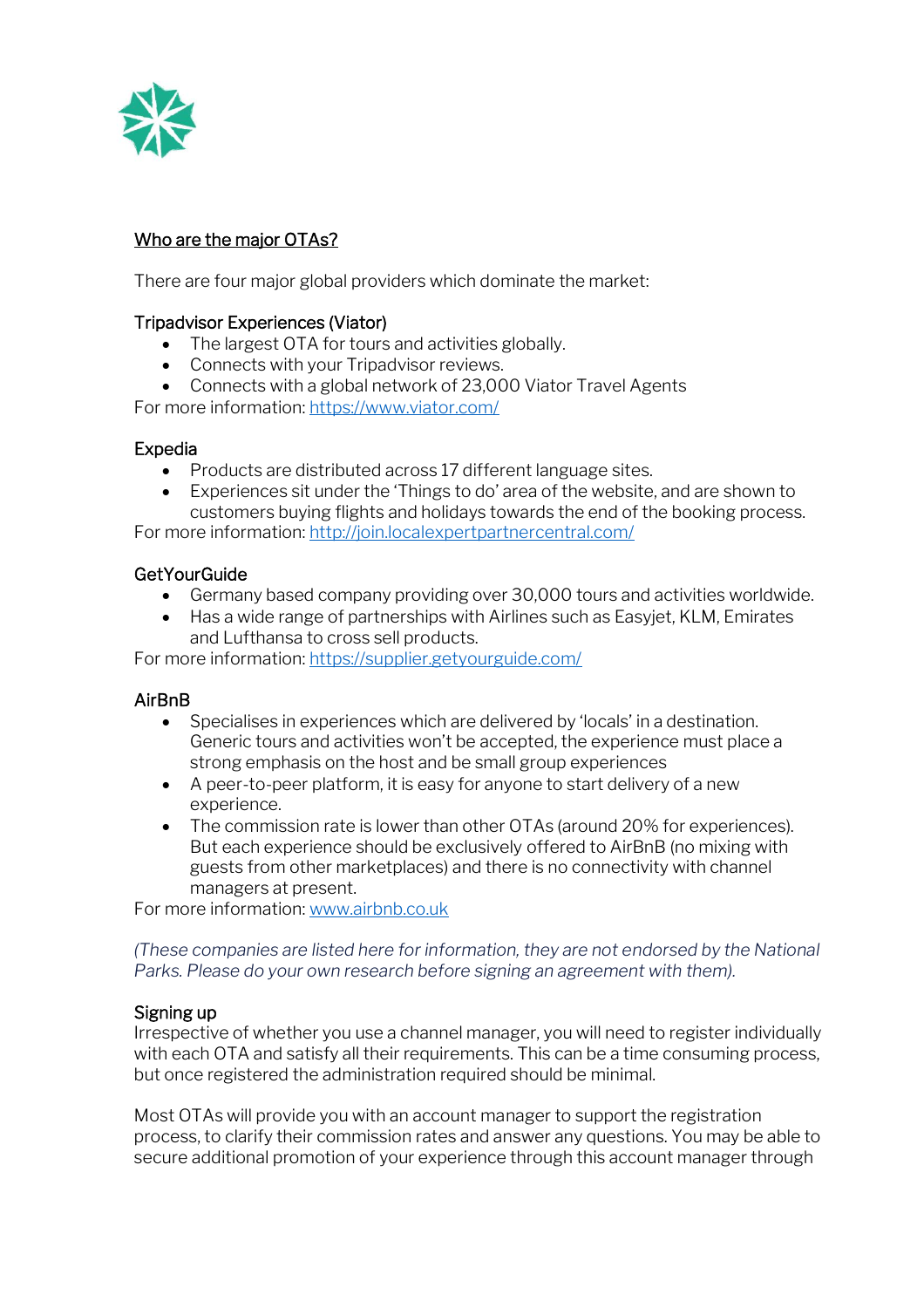

the OTAs own communication channels once your experience is established on the platform.

Look carefully at the cancellation policies guaranteed by individual OTAs. Most require that their customers can cancel experiences up to 24 hours in advance.

Most OTAs require you to provide evidence of your Public Liability Insurance certificate to protect their customers. Be prepared to upload this in the sign up process.

#### Commission rates

Rates for OTAs are currently between 20-30%. You only pay a commission when a booking is made. When you sign up with an account manager for each service they will explain the commission rate, you may be able to negotiate this.

Remember that effectively your marketing cost is replaced by your commission rates.

#### Top-tip - Booking windows

While many customers will look to book and plan their experiences far in advance, increasingly customers are booking at short notice. When listing your experiences with an OTA or channel manager, you will be asked to set a 'cut-off time'. This is the minimum amount of notice you need to prepare for a booking. For example, a customer may be able to book up to an hour before the experience starts.

To maximise bookings, consider keeping this cut-off time as short as possible. 38% of tours and activities booking are made on the same day or up to two days before the trip.

#### Using a channel manager

To widely distribute your experience to the maximum number of potential customers you may be working in lots of different ways:

- Selling direct to the customer 'on the day' via traditional advertising and print
- Selling direct to the customer through your own website and social media channels
- Selling through local accommodation providers nearby for a commission
- Selling through your local DMO (e.g. Cumbria Tourism, Northumberland Tourism)
- Selling through major Online Travel Agent's (e.g. Expedia)
- Selling through Tour Operators and DMCs (explained more in our Travel Trade guide)

Using many different channels can make management of availability and resources very challenging. You may already have a simple booking system on your website which allows visitors to book directly, but this may not distribute the experiences more widely.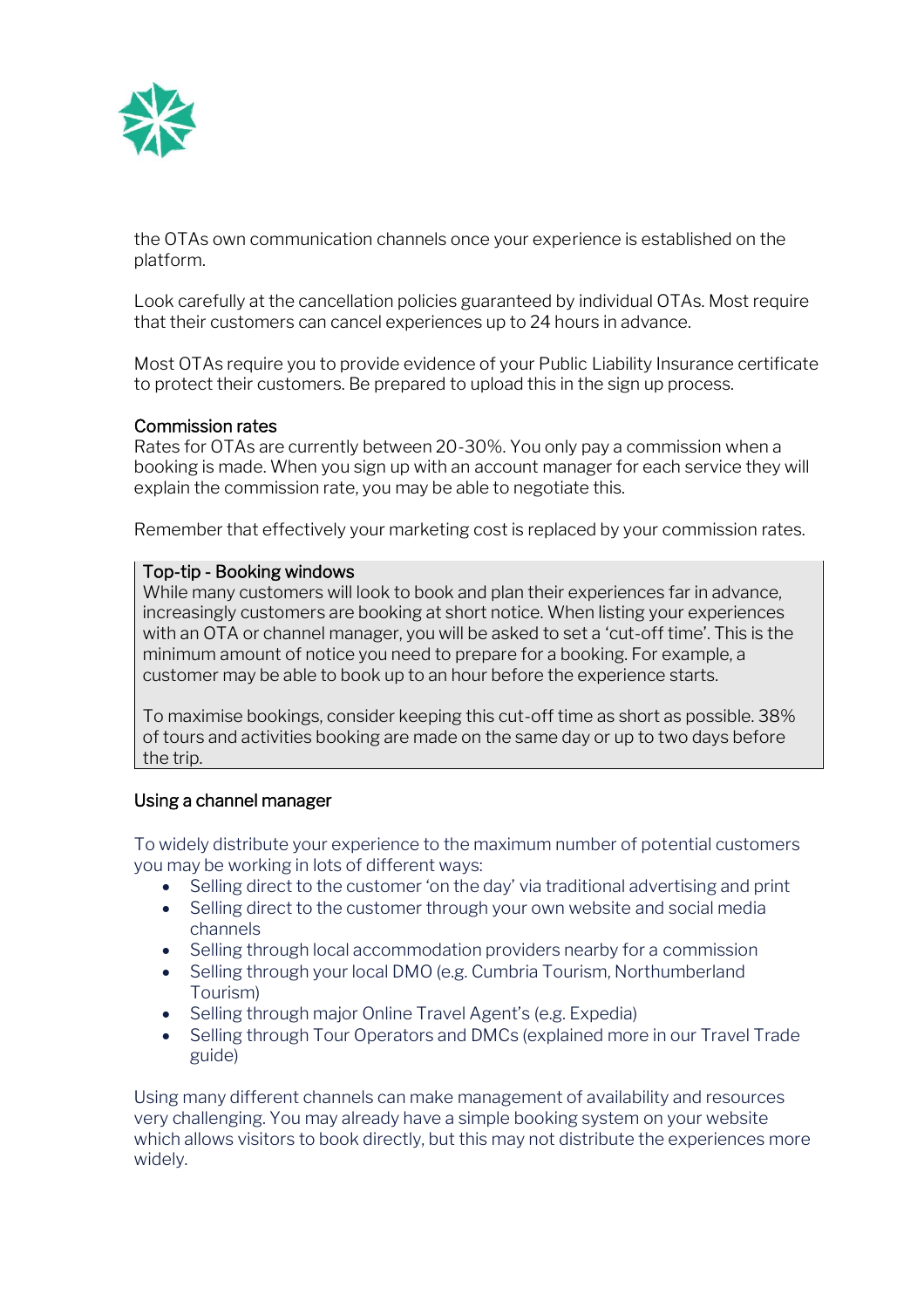

To maximise the opportunities presented by all the different channels you may wish to consider using a channel manager specifically designed for tour and activities providers which allows you to manage and distribute your availability and bookings.

There are systems available which enable you to manage your availability and distribution through one system.

Some examples are:

- Trekksoft [www.trekksoft.com](http://www.trekksoft.com/)
- Rezdy <https://www.rezdy.com/>
- Rezgo <https://www.rezgo.com/>
- Bookingkit <https://bookingkit.net/>

*(These systems are listed here for information; they are not endorsed by the National Parks. Please do your own research before purchase).*

Most of these systems operate on a subscription basis, and take a small commission on each booking to cover transaction costs (similar to a credit card fee). They will still require you to register and set-up accounts with all the OTAs you wish to work with.

They work by compiling availability data in one place which different channels can use to ensure you do not double book your resources. When a booking is made, the booking information is sent to the channel manager so that you only need to look in one place for booking data. Data is shared through an Application Programming Interface (API), you may see this acronym referenced in different places.



Many of these systems allow you to take bookings directly through the channel manager via your website, or allow you to sell directly to local resellers through a dedicated page (by offering them a commission to sell your products).

When selecting a system, look at the channels the channel manager already works with. But also look for the ability to integrate with new channels with an 'Open API' connection. Some larger travel agents and DMCs may want to connect to the channel manager to get inventory of product they can resell directly.